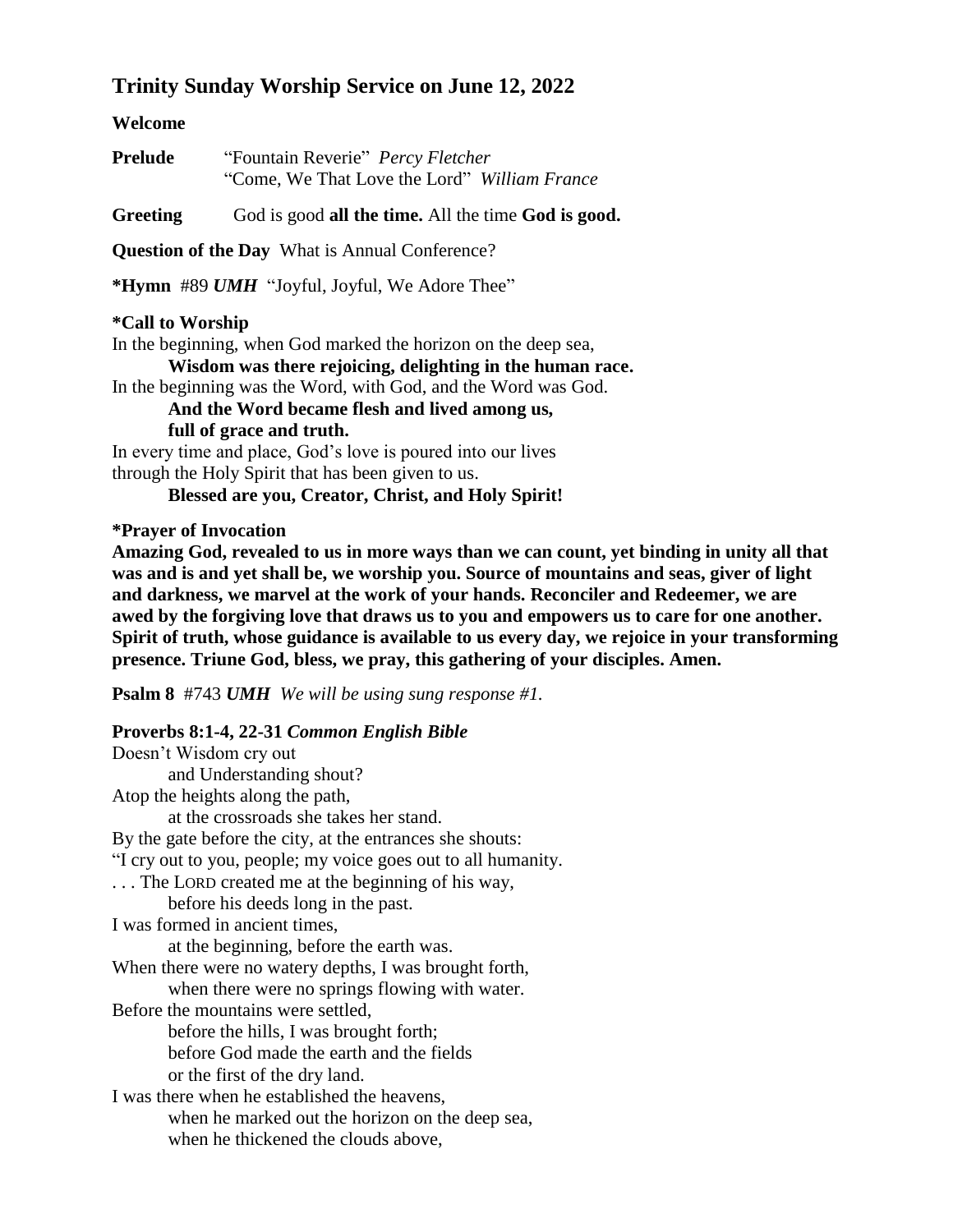when he secured the fountains of the deep, when he set a limit for the sea, so the water couldn't go beyond his command, when he marked out the earth's foundations.

I was beside him as a master of crafts.

I was having fun, smiling before him all the time, frolicking with his inhabited earth and delighting in the human race."

### **John 16:12-15** *The Message*

*[Jesus said:]* "I still have many things to tell you, but you can't handle them now. But when the Friend comes, the Spirit of the Truth, he will take you by the hand and guide you into all the truth there is. He won't draw attention to himself, but will make sense out of what is about to happen and, indeed, out of all that I have done and said. He will honor me; he will take from me and deliver it to you. Everything the Father has is also mine. That is why I've said, 'He takes from me and delivers to you.'"

### **Romans 5:1-5** *The Message*

By entering through faith into what God has always wanted to do for us – set us right with him, make us fit for him – we have it all together with God because of our Master Jesus. And that's not all: We throw open our doors to God and discover at the same moment that he has already thrown open his door to us. We find ourselves standing where we always hoped we might stand – out in the wide open spaces of God's grace and glory, standing tall and shouting our praise.

There's more to come. We continue to shout our praise even when we're hemmed in with troubles, because we know how troubles can develop passionate patience in us, and how that patience in turn forges the tempered steel of virtue, keeping us alert for whatever God will do next. In alert expectancy such as this, we're never left feeling shortchanged. Quite the contrary – we can't round up enough containers to hold everything God generously pours into our lives through the Holy Spirit.

**Response:** *The Word of God, for the people of God! Thanks be to God!*

**Hymn** #85 *UMH* "We Believe in One True God"

### **Time of Prayer**

**How Is It With Your Soul? Call to Confession**

By faith in Jesus Christ, we are given access to the grace of God. Standing in that grace, we now confess our sins before God, seeking forgiveness and peace.

**Prayer of Confession**

**Triune God, within your own life there is mutuality, equality, and unity in diversity. Though we are made in your image, we confess that we distort the triune life. Instead of seeking mutual welfare and the common good, we seek our own gain. Instead of living in equality, justice, and respect, we construct systems that are unjust. We devise ways to elevate ourselves over others, and disrespectful thoughts, words, and actions still surface in us. We allow differences to divide us and lead to brokenness.**

**Holy God, forgive us. Restore in us, and in our life together, the divine image you intend. Make us tender in mutuality. Make us generous in equality. Make us grateful in diversity. We pray to be one with you and one another, through Jesus Christ our Lord.**

*Time of Silent Prayer*